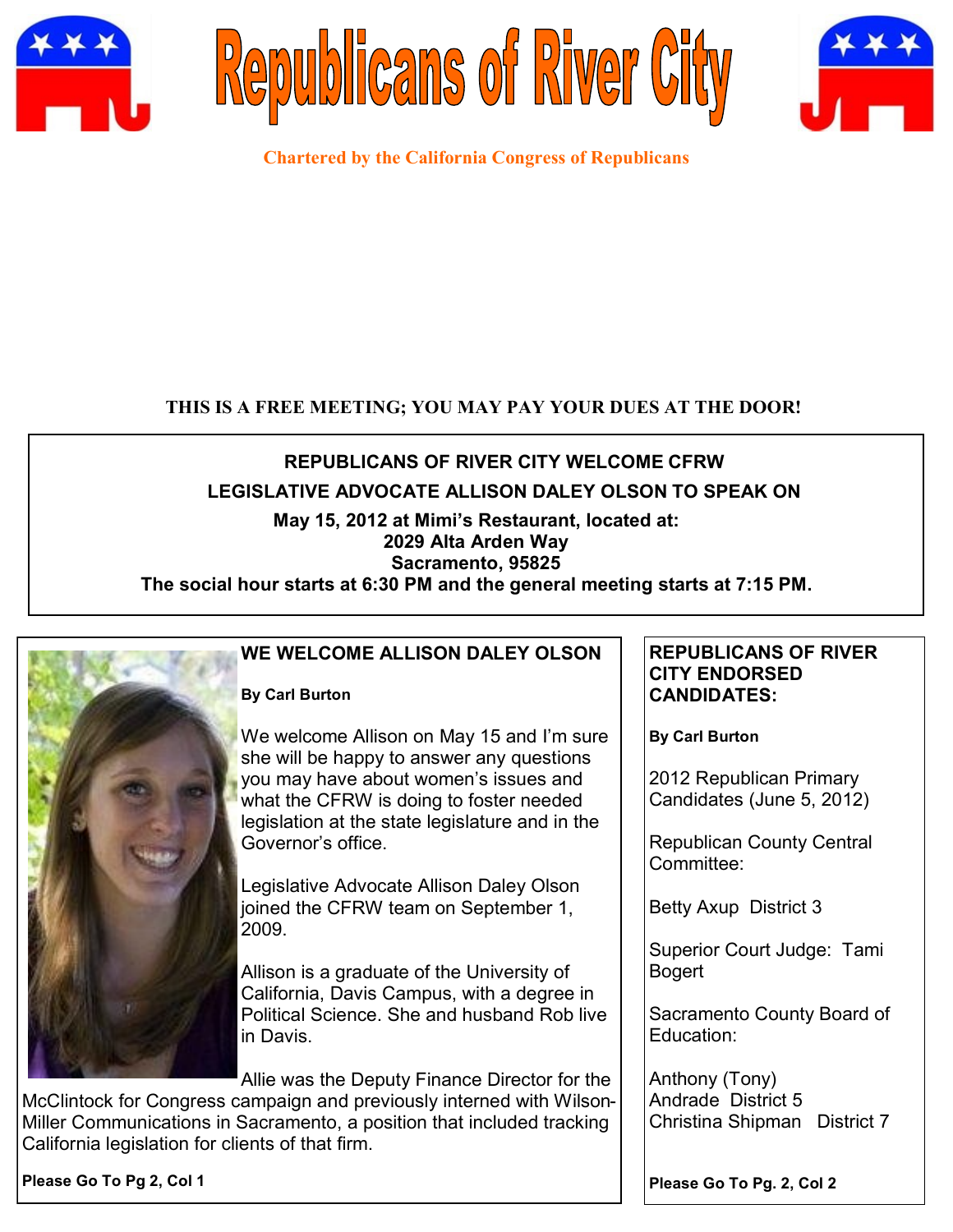## **Page 2**

## **WELCOME:**

No stranger to Republican volunteer organizations, she chaired the Davis College Republicans from June of 2006 until May of 2008. She was also a fellow with the Foundation for Defense of Democracies from April of 2007 to May of 2008. During that time, Allison studied in Israel and Washington, D. C., with counter-terror experts.

#### **SOME LATE NIGHT JOKES:**

#### **Jay Leno:**

President Obama officially announced he is in favor of gay marriage. Of course, this is a monumental event. This is the first time Joe Biden said something Obama didn't have to apologize for.

You know who is really against the president's position on gay marriage? Gay men afraid of commitment. Now they have no excuse.

#### **Jimmy Fallon:**

Today Barack Obama became the first U.S. president to endorse same-sex marriage. Obama said he thinks same-sex marriage should be legal. Then he said, "Okay, now where's my show on Bravo?"

Nestle is releasing new Crunch bars in Girl Scout cookie flavors like Thin Mint and Peanut Butter. And to make it even more authentic, Nestle's CEO is having his parents pressure their coworkers into buying them.

#### **CANDIDATES:**

Sacramento County Board of Supervisors:

Susan Peters District 3 Roberta MacGlahan District 4

Sacramento City Council:

Sondra Betancourt District 2 Mitch Netto District 6

Twin Rivers Unified School District:

Michelle Rivas District 1 John Berchielli District 3 Roger Westrup District 6

State Assembly:

Bob Williams District 3 Beth Gaines District 6 Johathan Zachariou District 7 Peter Tateishi District 8 Sophia Scherman District 9 Mike Hudson District 11

State Senate:

Ted Gaines District 1 Bill Berryhill District 5

U.S. House of Representatives:

Doug La Malfa District 1 Kim Vann District 3 Tom McClintock District 4 Erik Smitt District 6 Dan Lungren District 7 Ricky Gill District 9

U.S. Senator:

Elizabeth Emken

President:

Mitt Romney

#### **ASIAN PACIFIC AMERICAN HERITAGE MONTH**

#### **By Carl Burton**

In May 1990, President George H. W. Bush designated May to be Asian Pacific American Heritage Month, much like Black History and Women's History celebrations.

May was chosen to commemorate the immigration of the first Japanese to the United States on May 7, 1843, and to mark the anniversary of the completion of the transcontinental railroad on May 10, 1869. The majority of the workers who laid the tracks were Chinese immigrants.

Asias came to the United States for jobs and stayed because they found a free enterprise system that encouraged individual initiative and gave them the opportunity for economic growth and prosperity.

The Asia community is one of the fastest growing voting populations in California and most of their elected officer holders are Democrats. As Republicans we must change that; we need to encourage and elete more Asia Republican candidates. We have attended many Asia events this year on behalf of Republicans of River City.

Republicans of River City, along with United Republicans for America, will have a registration booth at the 20th anniversary of the Sacramento Pacific Rim Street Fest in Old Sacramento on May 20. If you would like to join us and help to register votes please call 916-485-5741.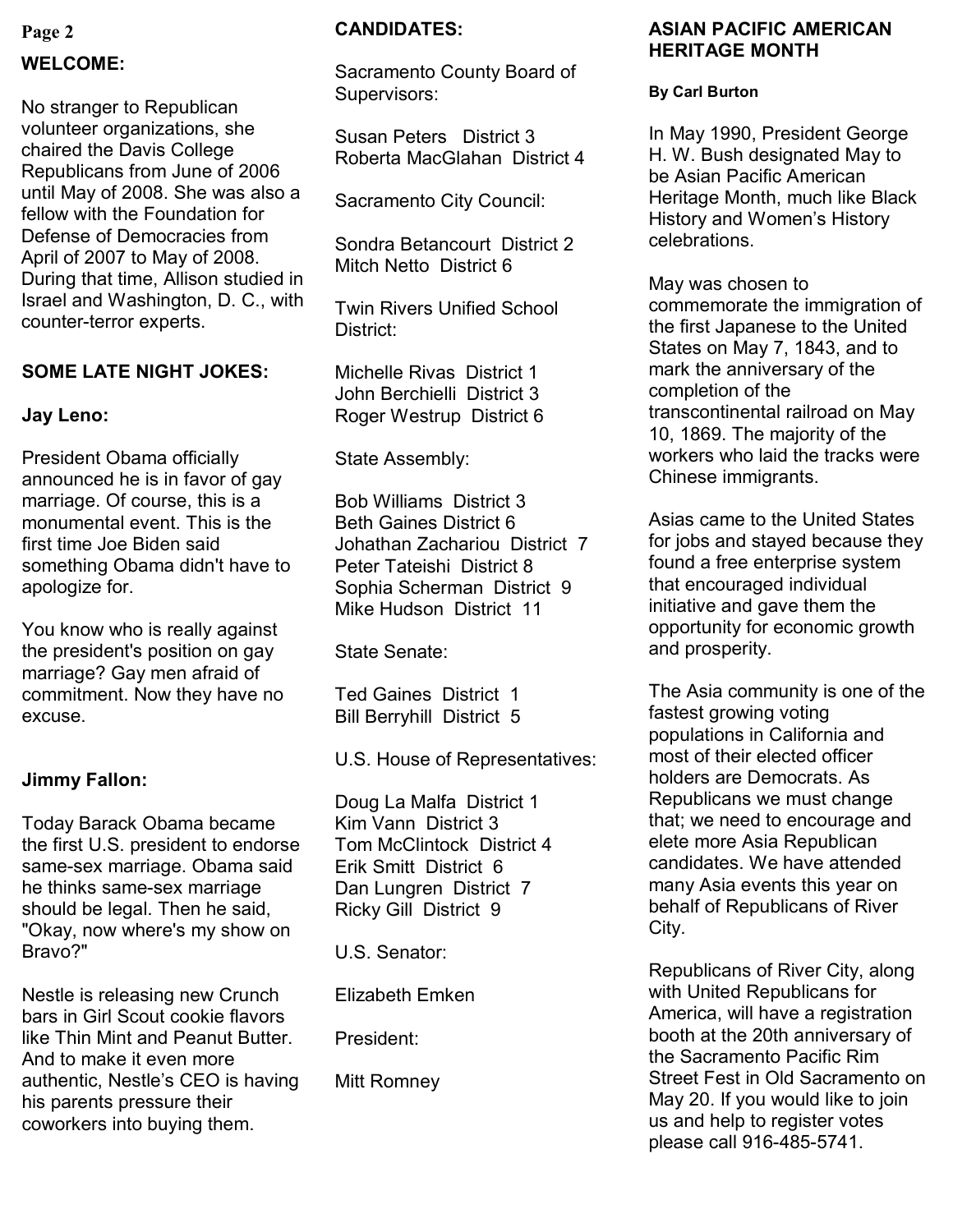# **DON'T BLAME ME, I VOTED FOR MEG WHITMAN**

### **By Carl Burton**

The voters of California sometime let the Governor's office change hands, but the legislature in California has been under Democrat control for close to 40 years now. And recently California voters passed a initiative requiring just a simple majority to pass the budget. Now the only way Republicans have a say in the state legislature is when it comes to raising taxes because to do so requires a 2/3 vote of the Assembly and the State Senate.

Now we know the Democrats have come up with other ways to raise taxes and get around a 2/3 vote by instituting a "fee" or some other gimmick; renaming a tax so the legislation does not refer to a tax.

Now I read in the newspaper that once again California is going broke. The state controller has estimated that the state will run out of money sometime in the month of May. And next year looks even worse for California. Governor Brown and his Democrat friends need to find \$3 billion in cuts or increase taxes to keep the state in the black through the rest of this fiscal year. Next year looks even worse. California's Legislative Analyst Office projects that, even with billions in one-time revenues from Facebook's impending IPO, Governor Brown's budget will run a \$6.5 billion deficit.

In this newsletter you will find the list of Republican candidates that Republicans of River City has endorsed for local candidates as well as for the state and national legislature along with our endorsement for President.

Vote for our Republican candidates if you BELIEVE the strength of our nation lies with the individual and that each person's dignity, freedom, ability and responsibility must be honored and government shouldn't run every part of our life or tax us to death.

### **THE LINCOLN DOUGLAS DEBATES**

#### **(From The Wit and Wisdom of Abraham Lincoln, by Anthony Gross)**

"On one occasion Douglas, in one of his speeches, made a strong point against Lincoln by telling the crowd that when he first knew Mr. Lincoln he was a "grocerykeeper," and sold whisky, cigars, etc. "Mr. L.," he said, "was a very good bartender!" This brought the laugh on Lincoln, whose reply,

## **Republicans of River City Board of Directors:**

Carl Burton, President Fred Hildebrand, Director Betty Axup, 1st Vice President Patty Hildebrand, Director Al Rogel, 2nd Vice President Lynn MacLean, Director Colleen Fitzpatrick, Secretary TBA, Membership Secretary Paul Green, Past President TBA, Treasurer Chris Angle, Director Richard Eigenheer, Director

**Page 3** however, soon came, and then however, soon came, and then the laugh was on the other side."

> "'What Mr. Douglas has said, gentlemen," replied Lincoln, "is true enough; I did keep a grocery, and I did sell cotton, candles and cigars, and sometimes whisky; but I remember in those days that Mr. Douglas was one of my best customers. Many a time have I stood on one side of the counter and sold whisky to Mr. Douglas on the other side, but the difference between us now is this: I have left my side of the counter, but Mr. Douglas still sticks to his as tenaciously as ever.'"

"In one of the Douglas debates Lincoln said that the judge ascribed some things to him by 'mere burlesques on the art of name of argument - by such fantastic arrangements of words as prove horse-chestnuts to be chestnut horses.'"





Volume 2012, Issue 5 P. O. Box 1776 Carmichael, CA 95609-1776

Editor: Carl Burton Telephone 359-5741